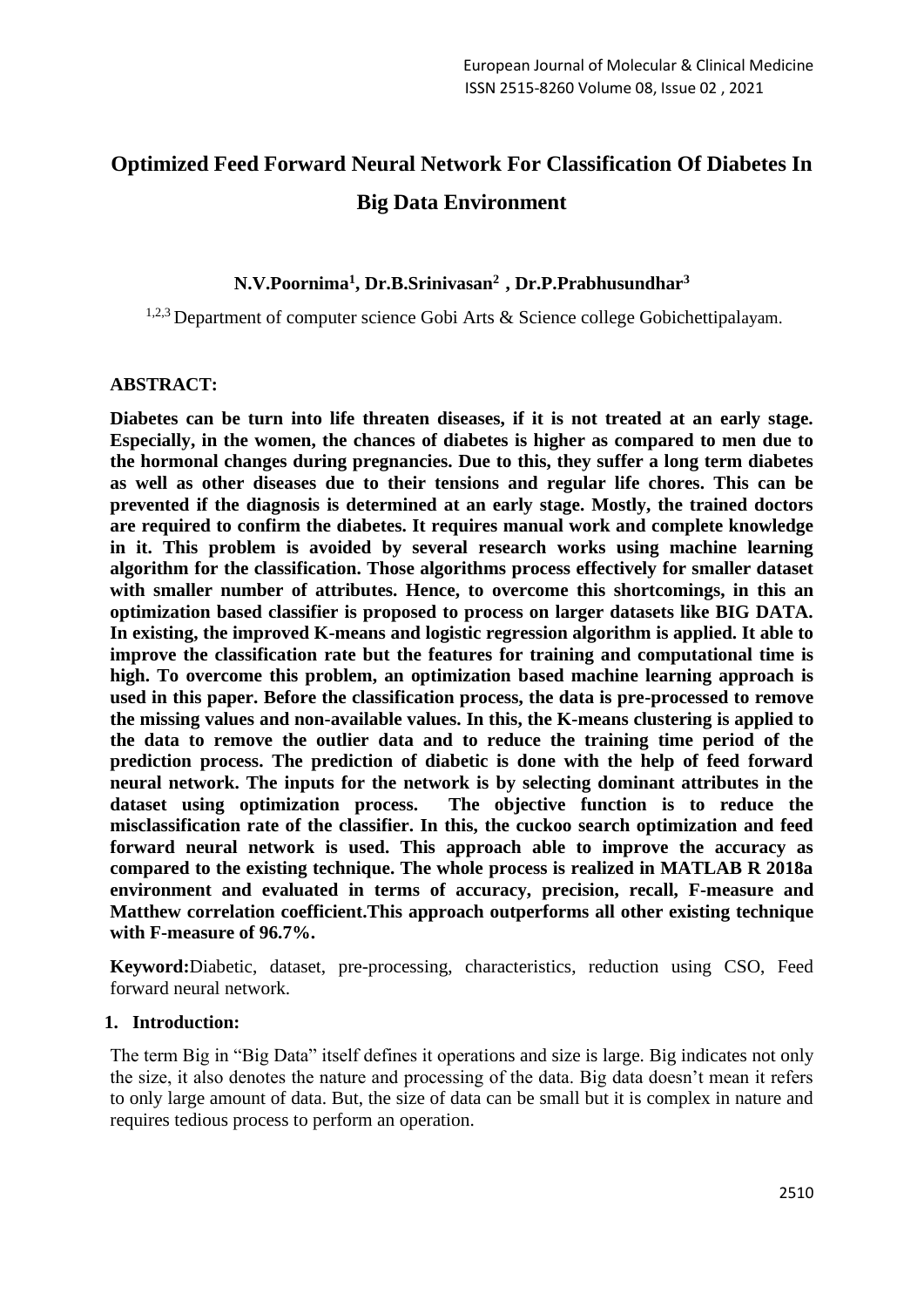It is a special type of data whose volume is in exponentially increasing manner with respect to time. It requires special type of processor to store, retrieve and perform operations on it. Moreover, it cannot be processed with the simple data mining algorithms. It requires special tool and algorithms for processing it. All operations can be performed on the big data as similar to the normal data processing methods.

Big data can also be called as a combination of three V's. The three V's are Variety, Velocity and Volume. These three V's are change in nature and it will be of higher volume for the big data.

Here, in variety, there are three types. They are structured, unstructured and semistructured. The term structured indicates that data is arranged in an ordered format. The unstructured data denotes there is no definite format for the data. In Semi-structured, it is a hybrid of both structured and unstructured format.

Big data plays a major role in many applications like healthcare units, Educational oriented, Banking sector, Information technology sector, Manufacturing and retail sector. In health care unit, it plays a greater role by storing the information in a larger and continuous manner for saving the patient information. Not only for the storing purpose, it able to help the doctors by diagnosis the diseases by combining big data and artificial intelligence algorithms. In this, the role of big data in diagnosis the diabetics using machine learning technique. The remaining section describes about the techniques used in the big data for predicting the diabetes.

Diabetes will become a deadly diseases if the diseases is not treated at an early stage. Because, the diabetes leads to the new diseases like weight gain, blindness and hypertension and heart related problems [1]. This diseases will vary based on the time period of the diabetes without diagnosis. For short term, the weight gain and hypoglycaemia will act as the prediction model. The nerves and eye and heart related diseases will occur in the long term patients.

A scalable random forest model is proposed for predicting the diabetes in a patient using Hadoop environment [2]. Here, the records of both diabetic and non-diabetic patients is collected. Then, the attributes present in the records are selected. Based on the labelled information, the criteria for the diabetic records and other attributes are determined. This information is processed with other algorithms also like traditional random forest, CART model and scalable random forest. Among these, the scalable random forest able to identify the diabetic records based on its attributes accurately with a percentage of 87.5%.

Association rule based diabetic prediction is performed using Hadoop environment [3]. Here, a survey of Apriori algorithms which works based on the association rule is used for the prediction of diabetes in a patient. In this, seven Apriori algorithms using map reduce functions is implemented. Among these, the R-Apriori is the best for the prediction of diabetes and MR-Apriori is the next choice for the prediction.

A datamining and decision tree based approach is proposed for the classification of diabetic and non-diabetic records [4]. Here, the attributes in the dataset is ranked using information gain ratio. The highest ranked attributes were used for the classification. The classification is performed with the help of one of the decision tree classifier ID3. It able to predict the diabetes with accuracy of 94%.

A feature reduction based approach is proposed for the classification of diabetes and nondiabetes [5]. Here, the attributes of the dataset is reduced with the help of filtering process.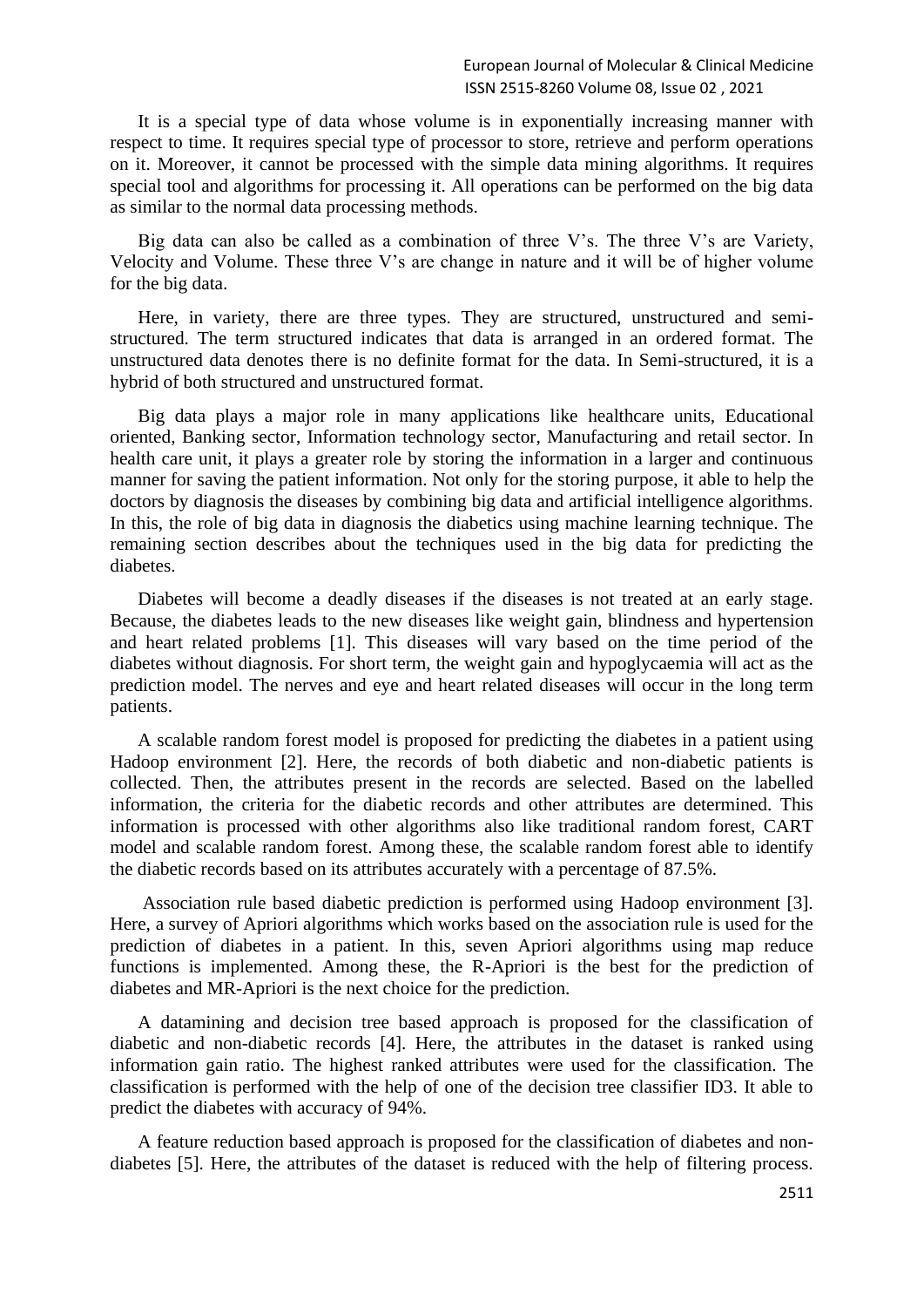Four types of filtering is used to rank the features and get trained with the help of three classifiers. Four filter were clustering variation, correlation based, and Information gain and chi-square method. Feature selection based classification able to improve the classification as compared to the traditional algorithms.

Generally, the machine learning algorithms were used for the detection of diabetes. It able to predict the disease accurately but it suffer from minor problem to predict. This problem is overcome by the hybrid of those approaches [6]. Here, the traditional machine learning algorithms were combined based on its individual performance in classification. Due to this, the accuracy of the diabetic prediction is improved as compared to the individual algorithms.

Five machine learning algorithms like Gaussian Mixture model, artificial neural network, extreme learning machine, and logistic regression and support vector machine techniques were applied on the diabetic classification [7]. Among these, the artificial neural network outperformed the other classifiers with accuracy of 89%.

Diabetes is predicted using the basic machine learning algorithms like k-nearest neighbour, random forest, linear discriminant analysis, Classification and regression tree analysis and support vector machine is used on PIMA dataset [8]. Random forest is the best to predict the diabetes as compared to the other classifiers.

A detail survey about the prediction models and the corresponding techniques used in the diabetic classification [9]. Here, the PIMA and Koges dataset is discussed. Mostly prediction model is neural network and technique is the machine learning algorithm. Because, the prediction model only can improve the classification rate.

A clustering based feature reduction is used for the diabetic classification on PIMA dataset [10]. Here, the k-means cluster is used to reduce the attributes for the classification. A type of decision tree classifier named J48 is used for the classification process. Due to this reduced attributes, it able to achieve accuracy of 90.04% as compared to the agglomerative and hierarchical clustering with same classifier.

The organization of the paper is as follows: Recent techniques in classification of diabetes is discussed in section 2. Shortcomings in the existing and novelty in the proposed method is explained in section 3. The proposed clustered and optimized classifier is elaborated in section 4. Results and discussion based on the proposed method is given in section 5. Paper is concluded with summary and its extension in further sections 6 and 7

#### **2. Related works:**

In this section, the recent techniques used in the classification of the diabetics is discussed and it is shown in the table format in table 1.

| <b>Author</b>                     | <b>Technique</b> | <b>Dataset</b> | observations       | demerits           |
|-----------------------------------|------------------|----------------|--------------------|--------------------|
| Sisodia & Sisodia   Decision tree |                  | <b>PIMA</b>    | Naïve bayes is All | attributes         |
| (2018)                            | Naïve bayes      |                | best               | but<br>used<br>are |
|                                   | Support vector   |                |                    | accuracy is 76%    |
|                                   | machine          |                |                    | only               |
|                                   |                  |                |                    |                    |
| al.<br>Sarwar<br>et               | Decision tree    | <b>PIMA</b>    | SVM and KNN        | is<br>Accuracy     |
| (2018)                            | Naïve bayes      |                | gives best result  | only 77% with      |
|                                   | Support vector   |                |                    | all attributes     |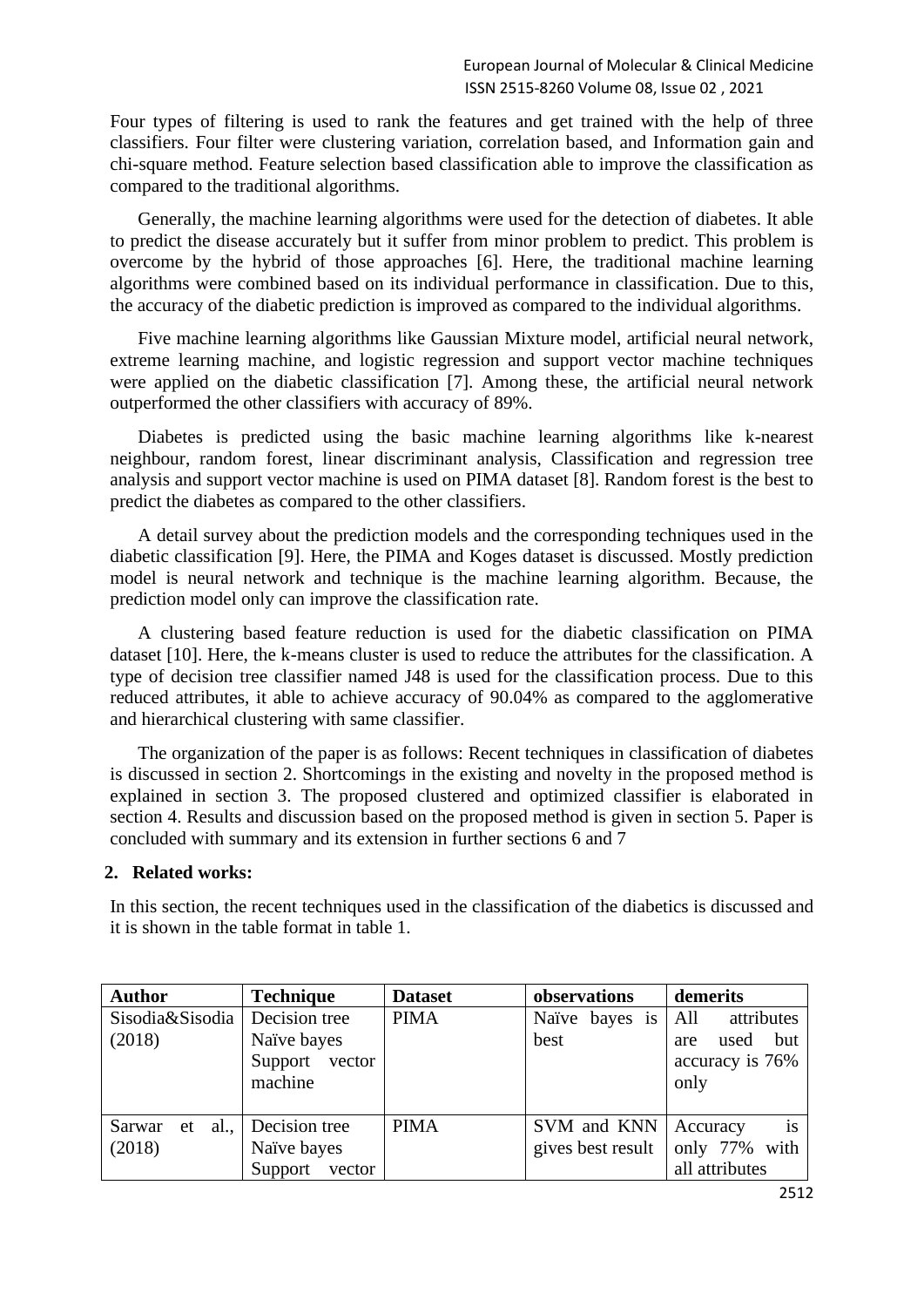|                                     | machine                                                                                                                              |                                                       |                                                                                                                                                                                            |                                                                                                                                                                   |
|-------------------------------------|--------------------------------------------------------------------------------------------------------------------------------------|-------------------------------------------------------|--------------------------------------------------------------------------------------------------------------------------------------------------------------------------------------------|-------------------------------------------------------------------------------------------------------------------------------------------------------------------|
|                                     | K-nearest                                                                                                                            |                                                       |                                                                                                                                                                                            |                                                                                                                                                                   |
|                                     | neighbour                                                                                                                            |                                                       |                                                                                                                                                                                            |                                                                                                                                                                   |
|                                     | Random forest                                                                                                                        |                                                       |                                                                                                                                                                                            |                                                                                                                                                                   |
| Mir and Dhage<br>(2018)             | Naïve bayes<br>Support vector<br>machine<br>Random forest<br><b>CART</b><br>using<br><b>WEKA</b>                                     | <b>PIMA</b>                                           | SVM is best                                                                                                                                                                                | N <sub>o</sub><br>feature<br>reduction<br>which<br>process<br>can reduce the<br>training time.                                                                    |
| Liu<br>al.,<br>et<br>(2018)         | Multi<br>task<br>learning on type<br>2 diabetes                                                                                      | collected<br>Data<br>from a study in<br>Truven health | Association<br>between<br>the<br>complications<br>can be identified                                                                                                                        | <b>Basic</b><br>demographic<br>variables<br>only<br>used. MTL is<br>similar to Single<br>task<br>learning<br>with<br>lesser<br>variation<br>in<br>overall results |
| Chen<br>et<br>al., (2018)           | diabetes<br>Smart<br>monitoring<br>module<br>with<br>Bigdata<br>and<br>cloud                                                         | Real time data<br>collection from<br>Hubei province   | SVM and ANN<br>is used for the<br>prediction                                                                                                                                               | Larger<br>records<br>processed with<br>feature<br>no<br>reduction results<br>higher<br>in<br>training time                                                        |
| Saru<br>and<br>Subhashree<br>(2019) | <b>Bootstrapping</b><br>With<br>the<br>following<br>techniques<br>Decision tree<br>Logistic<br>regression with<br><b>SVM</b><br>K-NN | <b>PIMA</b>                                           | Decision tree                                                                                                                                                                              | Limited<br>Base<br>classifier is only<br>used                                                                                                                     |
| Parast<br>et<br>al  <br>(2019)      | Dynamic<br>prediction<br>model                                                                                                       | DPP data from<br><b>NIDDK</b><br>data<br>centre       | AUC is of about<br>$0.6 - 0.7$                                                                                                                                                             | Lack of clarity<br>in the data and<br>assumptions are<br>made                                                                                                     |
| Bai<br>al.,<br>et<br>(2019)         | Diabetic<br>prediction using<br>clustering<br>and<br>classification<br>method                                                        | <b>PIMA</b>                                           | For<br>clustering-<br><b>OPTICs</b><br>(ordered<br>clustering)<br>and<br><b>BIRCH</b><br>(hierarchical<br>clustering),<br><b>OPTICS</b> is best.<br>Gaussian Naïve<br>Bayes is used<br>for | Recent<br>classifiers<br>may<br>improve<br>the<br>performance<br>efficiency using<br>clustering                                                                   |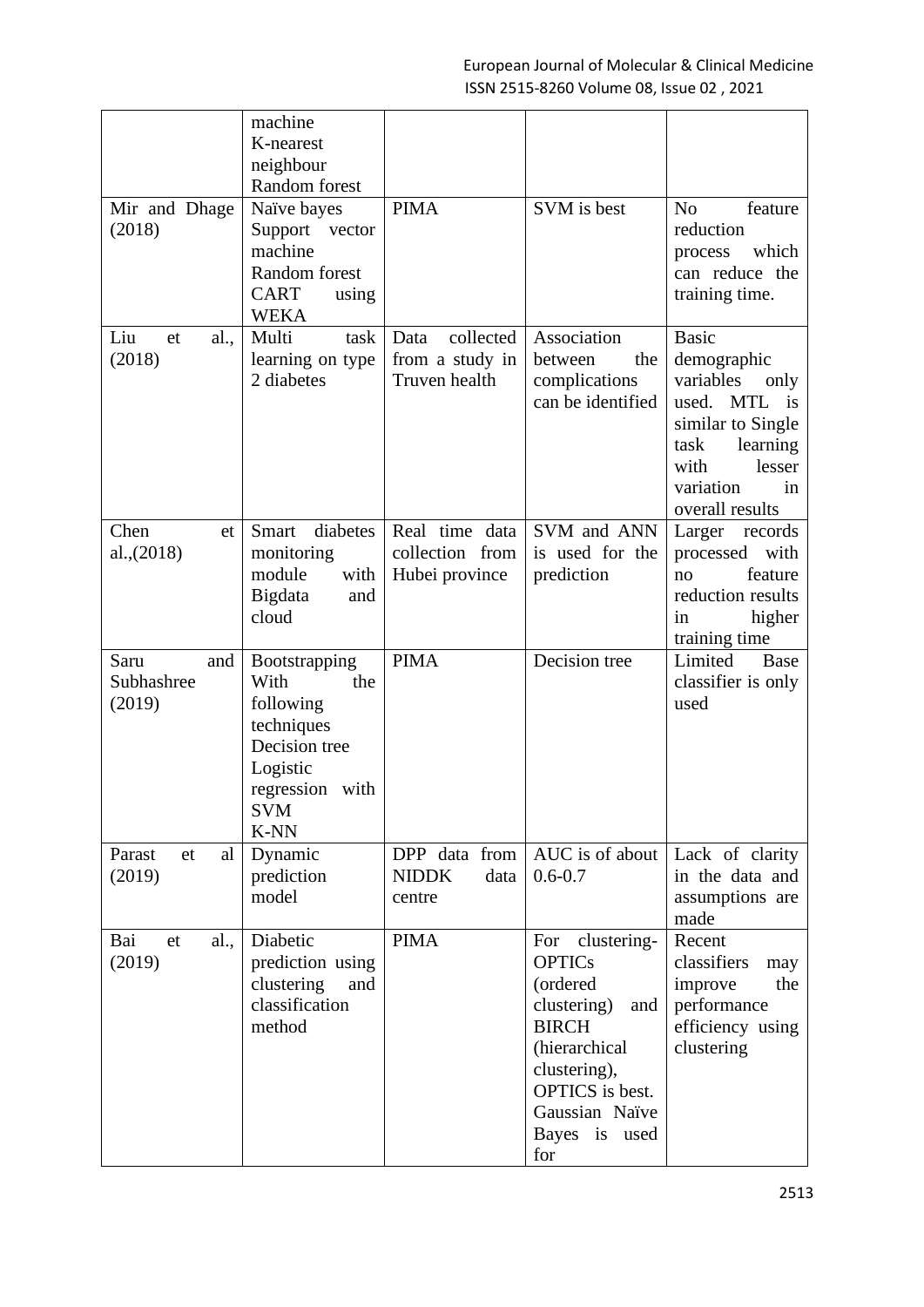|                      |                   |                          | classification          |                    |
|----------------------|-------------------|--------------------------|-------------------------|--------------------|
| Makino et<br>al.,    | learning<br>Deep  | collected<br>Data        | NLP is used for         | Accuracy is of     |
| (2019)               | and<br>natural    | from clinic              | processing<br>text      | 71% only even      |
|                      | language          |                          | and report              | with<br>larger     |
|                      | processing<br>for |                          | Deep learning is        | records<br>and     |
|                      | progression<br>in |                          | used<br>for             | processing time    |
|                      | type 2 diabetes   |                          | forecasting<br>and      |                    |
|                      |                   |                          | feature                 |                    |
|                      |                   |                          | extraction<br>in        |                    |
|                      |                   |                          | time<br>series          |                    |
|                      |                   |                          | model                   |                    |
| Fiami<br>et<br>al.,  | Prediction<br>of  | Real time data           | Naïve bayes and         | Manual analysis    |
| (2019)               | diabetes<br>and   | collected<br>from        | K-means                 | is performed for   |
|                      | correlation       | hospital<br>in           | clustering.             | finding the best   |
|                      | between<br>the    | Indonesia                | features<br><b>Best</b> | feature set.       |
|                      | diabetes          |                          | determined.             |                    |
| Mosquera             | Predicting        | collected<br>Data        | Mutual                  | Efficiency<br>and  |
| Lopez<br>al<br>et    | nocturnal         | Tidepool<br>from         | information<br>is       | training<br>time   |
| (2020)               | hypoglycaemia     | in the format of         | used for feature        | period can<br>be   |
|                      |                   | days and nights          | selection.              | improved<br>with   |
|                      |                   |                          | Support vector          | the<br>help<br>of  |
|                      |                   |                          | regression<br>is        | recent             |
|                      |                   |                          | for<br>used<br>the      | algorithms<br>and  |
|                      |                   |                          | prediction              | optimization       |
| Maniruzzaman         | Predicting        | collected<br>Data        | Logisitic               | Feature            |
| et al., (2020)       | diabetics         | National<br>from         | regression<br>is        | selection can be   |
|                      |                   | immunity                 | used for feature        | improved           |
|                      |                   | department               | selection.              | further to define  |
|                      |                   |                          | Many machine            | automated          |
|                      |                   |                          | learning                | optimal            |
|                      |                   |                          | classifiers were        | parameter          |
|                      |                   |                          | used.<br>Random         |                    |
|                      |                   |                          | forest is the best      |                    |
| Subramaniyam         | study<br>of<br>A  | Dataset                  | Supervised,             | Does not define    |
| et al., (2020)       | machine           | collected<br>from        | semi-supervised         | clear<br>idea<br>a |
|                      | learning          | different forms          | and<br>un-              | about<br>the       |
|                      | algorithms<br>on  |                          | supervised              | algorithm<br>used  |
|                      | diabetic          |                          | machine                 | in it              |
|                      | prediction        |                          | learning                |                    |
|                      |                   |                          | algorithms were         |                    |
|                      |                   |                          | used                    |                    |
| Prasad<br>al.,<br>et | Predicting        | collected<br>Data        | Decision tree           | An<br>accurate     |
| (2020)               | diabetic<br>with  | in real time             | Naïve bayes             | selection<br>of    |
|                      | kidney diseases   |                          | Random forest           | classifier cannot  |
|                      |                   |                          | J48                     | be obtained due    |
|                      |                   |                          |                         | to difference in   |
|                      |                   |                          |                         | performance        |
| SivaParthipan et     | Predicting        | $\overline{\phantom{a}}$ | Map and reduce          | Size and dataset   |
| al., (2020)          | diabetes<br>using |                          | functions<br>in         | used<br>is<br>not  |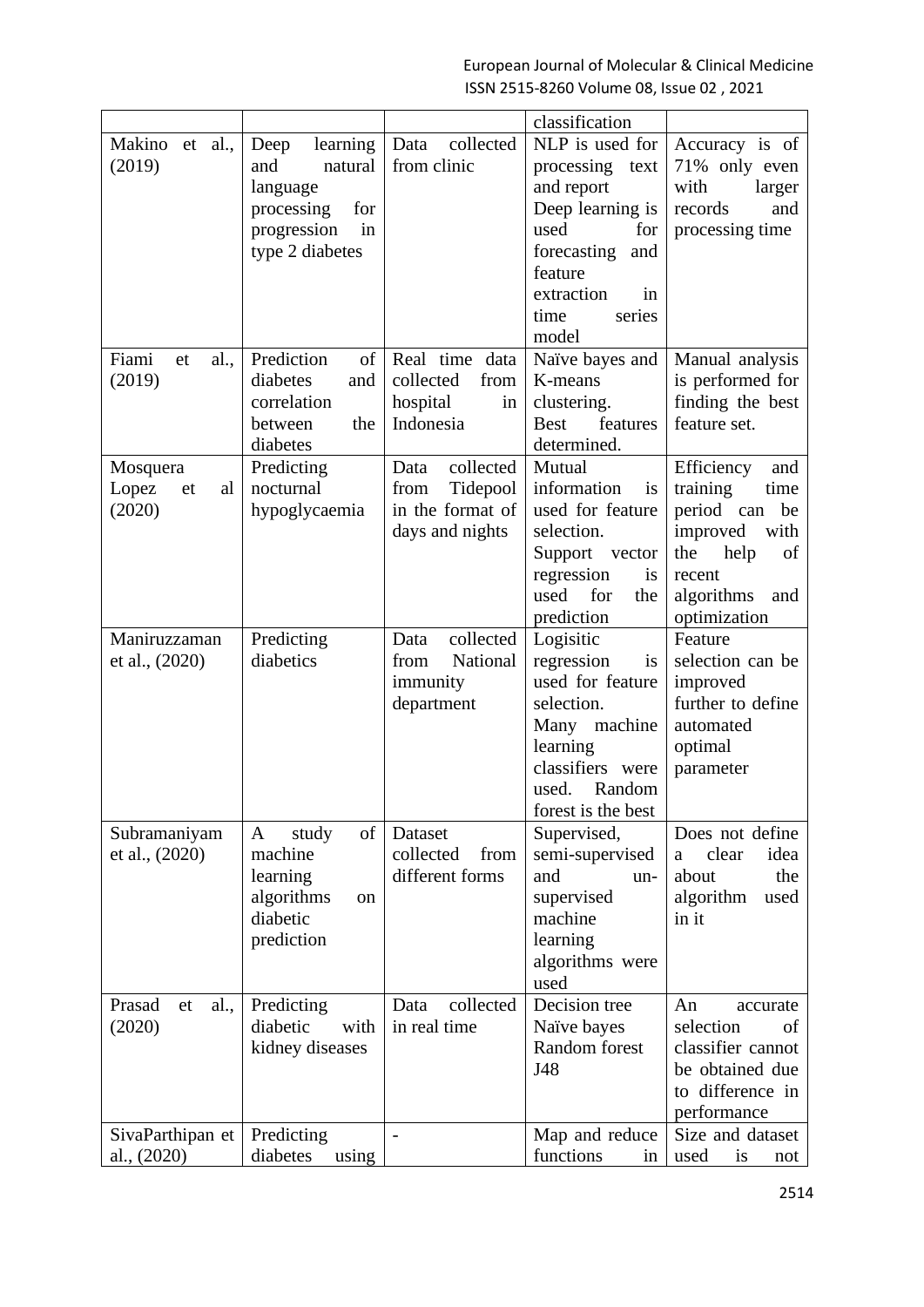| statistical | Hadoop system | defined to get a |
|-------------|---------------|------------------|
| assessment  |               | clear idea about |
|             |               | the working      |

## **3. Existing method:**

In existing, the improved K-means clustering and logistic regression algorithm is used for the diabetes classification [26]. Here, the analysis is carried out on the PIMA dataset. Here, the data is classified in two stages. In the first stage, the unwanted data are removed using Kmeans clustering. Then, the accurate dataset is trained with the help of Logistic regression algorithm. Then, the classified result is verified in terms of precision, recall, F-measure and Matthew correlation coefficient. Overall, this approach is able to achieve F-measure 95 % as compared to the basic classifiers. Yet, this method is able to improve the prediction and data reduction, it has the following drawbacks in it.

- The K-means clustered is used only to remove the outlier record.
- The total processing will perform on all the attributes for the classification process.
- Basic LR classifier can be modified to reduce its computational time for processing all the attributes.

## **3.1 Research gap and Novelty:**

From the survey of various works, it is observed that the following process only performed in the prediction and it is shown in the table format

| <b>Existing</b><br>techniques | <b>Shortcomings</b>                                                                  | <b>Proposed method</b>                                               | <b>of</b><br><b>Advantage</b><br>proposed                                                                 |
|-------------------------------|--------------------------------------------------------------------------------------|----------------------------------------------------------------------|-----------------------------------------------------------------------------------------------------------|
| <b>Feature extraction</b>     | Directly performed<br>on<br>the attributes                                           | Directly performed on<br>the attributes                              | Able<br>predict<br>to<br>diabetic accurately                                                              |
| Outlier removal               | N <sub>o</sub>                                                                       | K-means cluster                                                      | Reduce the training<br>time                                                                               |
| Feature reduction             | Only few papers used.<br>Mostly<br>K-means<br>clustering                             | Optimization approach<br>using CSO                                   | Able<br>select<br>to<br>attribute<br>correct<br>larger<br>in<br>even<br>dataset using fitness<br>function |
| Classifiers                   | Mostly binary or ANN                                                                 | Feed forward neural<br>network                                       | Able to understand<br>the pattern in the<br>attributes                                                    |
| Overall merits                | Classified<br>with<br>better<br>larger training time for<br>smaller dataset oriented | Able to classify larger<br>dataset using optimal<br>attributes alone | training<br>Reduces<br>outlier<br>by<br>time<br>removal<br>and<br>optimal<br>attribute<br>selection       |

## **Table 2. Novelty in the proposed method**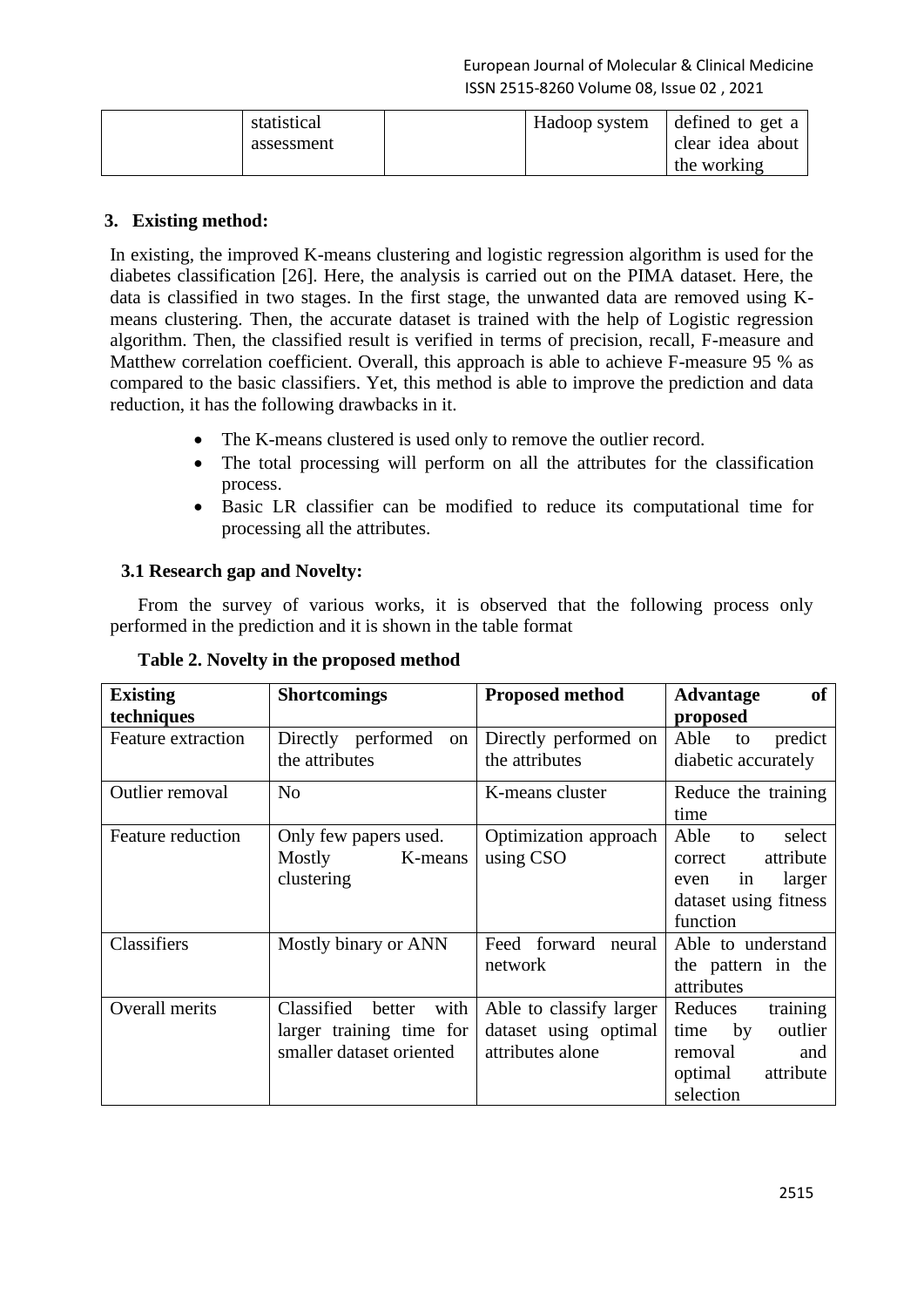## **4. Proposed method:**

This section is to describe briefly about the working and flow of the proposed method for the classification of diabetes. The flow diagram for the clustered and optimize based classification is given in figure 1.

## **Figure 1. Flow diagram for the proposed method**



Figure 1 depicts the flow of implementation process in the proposed method. The individual process in the flow diagram is explained below:

#### **4.1 Dataset:**

In this, the PIMA diabetes dataset is downloaded from [27]. This dataset is about the diabetic patient with kidney diseases and simply it can termed as Type two diabetes.

In this dataset, all the records were belongs to women and the age were equal or above 21 years and eight attributes were collected from them as shown in the table 3.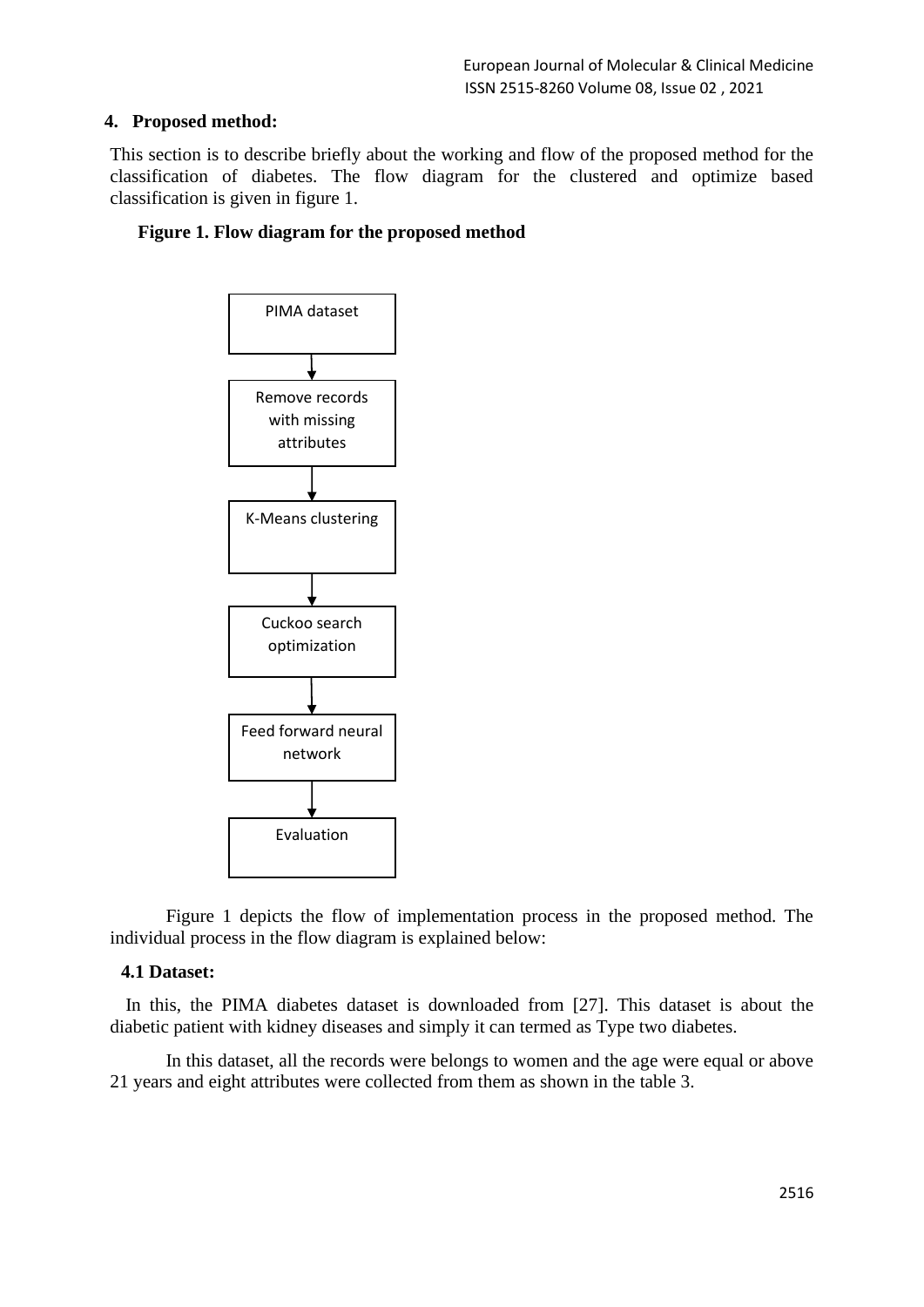| <b>Attributes</b> | <b>Use</b>       | <b>Value</b> |
|-------------------|------------------|--------------|
|                   |                  | range        |
| Pregnancy         | Number<br>of     | $0 - 17$     |
| count             | times<br>got     |              |
|                   | pregnant         |              |
| Glucose           | Glucose level    | $0 - 199$    |
|                   | after two hours  |              |
|                   | of<br>oral       |              |
|                   | consumption      |              |
|                   | of glucose       |              |
| <b>Blood</b>      | Diastolic blood  | $0 - 122$    |
| pressure          | in<br>pressure   |              |
|                   | mm/Hg            |              |
| Skin              | Triceps skin     | $0-99$       |
| thickness         | fold thickness   |              |
|                   | in mm            |              |
| Insulin           | 2- hour Insulin  | $0 - 846$    |
|                   | test (muU/ml)    |              |
| Body<br>mass      | Weight in kg     | $0 - 67.1$   |
| index             | height in cm     |              |
| <b>Diabetes</b>   | <b>Diabetes</b>  | $0.08 -$     |
| pedigree          | information      | 2.42         |
| function          |                  |              |
| Age               | of<br>the<br>Age | 21-81        |
|                   | women            |              |

**Table 3.** Attributes in the dataset

## **4.2 Cleaning of data:**

It is the second stage of process to remove the missing records in the data. In this, the missing records is removed instead of making assumption. Because the assumption leads to misclassification. In order to avoid that, here the missing attribute record will be removed completely. Even though, the records has zero values, those records are kept because for the complete analysis.

#### **4.3 Outlier removal using K-means clustering:**

The term outlier refers, some of the records can be synthesized one or repeated one. This information leads to the false classification rate and increase the processing time. To avoid the processing time and false rate, in this, the outliers in the dataset were removed using K-means clustering [28].

Let consider a dataset D with n data points and it is given with the following equation 1.

 $D = \{D_1, D_2, ..., D_n\}$ (1)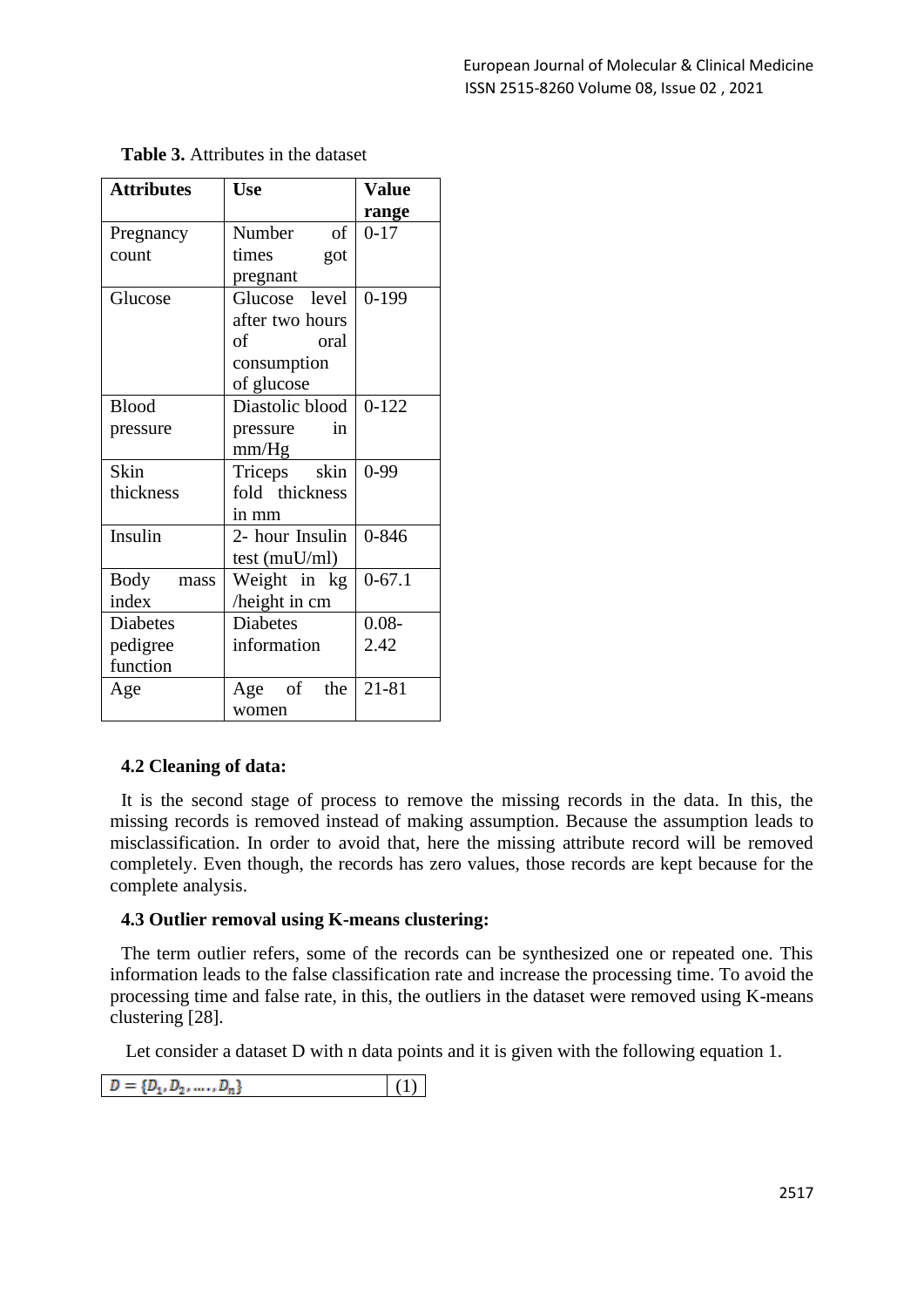In this, the dataset D is divided into only two groups. Because, the labels for the dataset is two namely diabetic and non-diabetic. Based on this, the membership functions for the cluster is identified by calculating the centroid for this two groups.

Then, the data points are assigned to each group by finding the distance between the point and centroid. The data point in which it has minimum distance cluster centroid and it will be associated to it. It is based on the following function in equation 2.

$$
OF_{Kmeans} = \sum_{i=1}^{n} \sum_{k=1}^{K} R_{ik} ||D_i - \mu_k||^2
$$
 (2)

In the above equation 2, the term R indicates the belonging of the data point in the clusters. If the data point is belong to that cluster, then it will be 1 otherwise 0. Here,  $K = 2$  and  $n = 746$ . The centroid of the cluster is denoted using  $\mu_k$  and it is given in equation 3.

| $n_{\rm k}$<br>n | n.<br>ັ |  |
|------------------|---------|--|
| $\epsilon c_k$   |         |  |

The points which are not belong to the cluster is denoted with the help of silhouette value in equation 4.

| $sil(D_i)=$ | $b(D_i) - a(D_i)$           | (4) |
|-------------|-----------------------------|-----|
|             | max { $a(D_i)$ , $b(D_i)$ } |     |

The terms a and b indicates the average distance of the data point to other points in the same cluster and its neighbouring clustering respectively. The points which has minimum silhouette value will be considered as the outlier.

Based on this, the outlier in the dataset is determined and it will be removed. Then, the preprocessed dataset is used for the optimization process.

#### **4.4 Attribute selection using Cuckoo search optimization:**

This section is to describe the process of selecting the dominant attribute in the outlier removed dataset. The dominant attribute selection is performed to reduce the computational time for the calculation. In previous methods, it is performed manually by grouping attributes and validating it. But, in this it is performed through an automatic process called optimization.

The optimization process is to find the solution for a problem through iteration process. Here, the cuckoo search optimization is used. Because, the cuckoo lays it egg in other birds stronger nest and hatch its egg [29]. Due to this, the selection of nest is chosen by satisfying all the conditions. In this, the condition is to maximize the accuracy of the classifier. The objective function of the cuckoo search optimization is given in equation 5.

$$
OF_{CSO} = 1 - Accuracy \tag{5}
$$

The cuckoo search optimization follows the three conditions to find the solution for a problem. The three conditions are as follows.

• All cuckoos can lay egg only one at a time t and dump in any nest.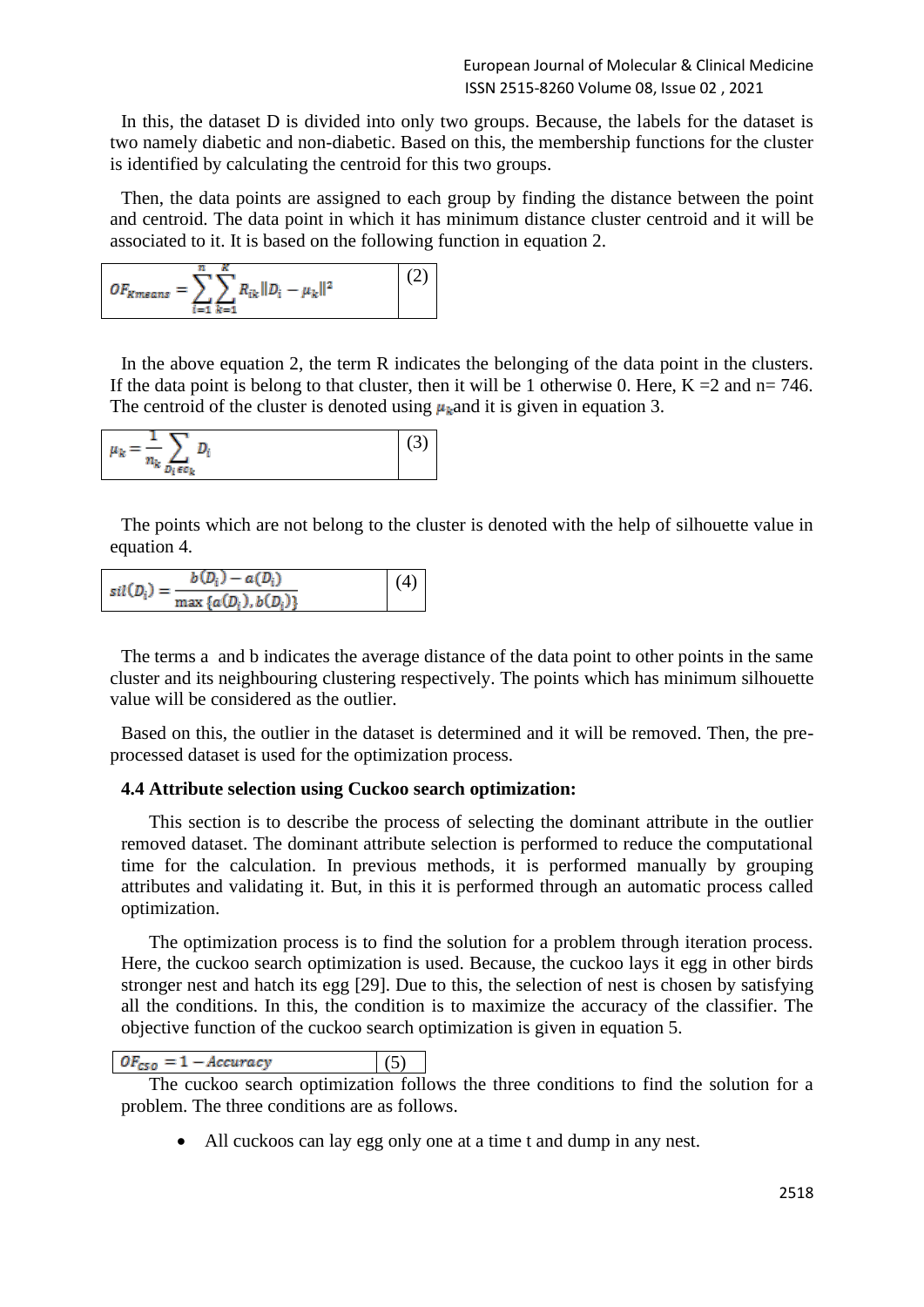- The future generation of cuckoo is determined based on the nest which complete its hatching process.
- The nests are fixed and the host nest can demolish or abandon its nest when it finds the cuckoo egg. Its probability  $P_a$  and its values lies between 0 and 1.

Based on this, the Pseudocode for the CSO is given below.

| start                                       |
|---------------------------------------------|
| objective function                          |
| initialization parameters like host nest,   |
| iterations boundary and number of           |
| cuckoo                                      |
| while $iter < max(iterations)$              |
| select randomly the cuckoo and its          |
| solution using Levy flight equation 6       |
| evaluate objective function                 |
| choose nest randomly                        |
| $if$ (current fitness $>$ previous fitness) |
| Replace the previous solution with          |
| current solution                            |
| <b>End if</b>                               |
| Remove worse nest based on $P_a$ and find   |
| new solution using equation 6               |
| Find local best solutions                   |
| Rank them and the top best solution is      |
| the global best solution.                   |
| <b>End while</b>                            |
| Output= dominant attribute and              |
| corresponding                               |
| <b>Fitness function value</b>               |
| End                                         |

The new solution for a cuckoo is determined with the help of levy flight and it is given in equation 6.

| $X_i^{\mathbf{t}+1} = X_i^{\mathbf{t}} + \alpha \oplus \text{Levy }(\lambda)$ |  |
|-------------------------------------------------------------------------------|--|
| $\alpha$ is step size, $\alpha > 0$                                           |  |
| Levy = $t^{-\lambda}$ , 0 < $\lambda$ < 3                                     |  |

Levy flight is used to provide random walk for the cuckoo and it follows power law step length distribution.

Based on the above Pseudocode, the optimization will determine the best attribute for the classification and it will be used for the training and testing.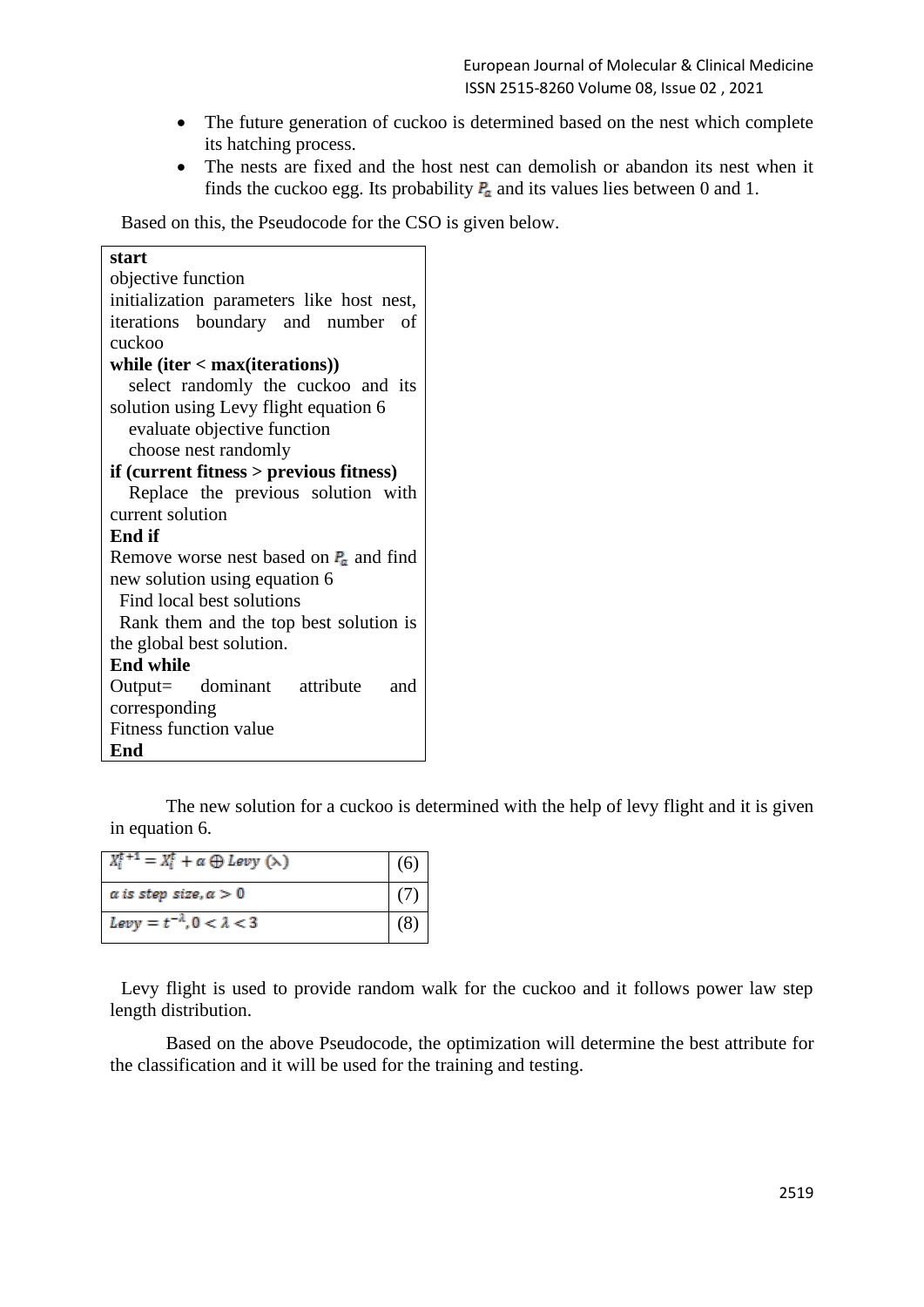## **4.5 Classification using feed forward neural network:**

The role of feed forward neural network is to predict the diabetic based on the dominant attribute from the cuckoo search optimization. Here, the network will be trained with training data and tested with testing data.

The training and testing data is obtained by dividing the data into two sets using hold out approach with 0.3%. It divides the entire data as training with 70% of data and testing with the remaining 30 % of data.

The data is formed from the dominant attributes from the cuckoo search optimization and the corresponding labels are the targets for the network. The dominant attributes are Age, diabetic predictive value and insulin. The inputs for the neural network is given in equation 9.

| $D_{neutral} = [predictors$ responses]                                                      | ٠9, |
|---------------------------------------------------------------------------------------------|-----|
| $predictors = dominant$<br>$attributes = \{ age, diabetic predictive value$<br>and Insulin} |     |
| $responses = class labels of data$                                                          |     |

The equation 9 to 11 is common for both the training and testing data. Then, the network trained with the help of algorithm used in [30]. The network diagram for the feed forward neural network is shown in the figure 2.



Figure 2. Layers in Feed forward neural network

Here, the input layers are predictors and the output layers are the responses. The hidden layers is to define the relation between the input and output. The hidden layers process the output with activation function to estimate the output. In this, ten hidden layers are used. The data travel in only one direction from input to output.

Based on this, the data will be trained and tested with the network and it is evaluated with the help of evaluation metrics in 4.6

## 4.6 **Performance evaluation:**

The proposed method optimized feed forward neural network is evaluated with the following metrics:

• Accuracy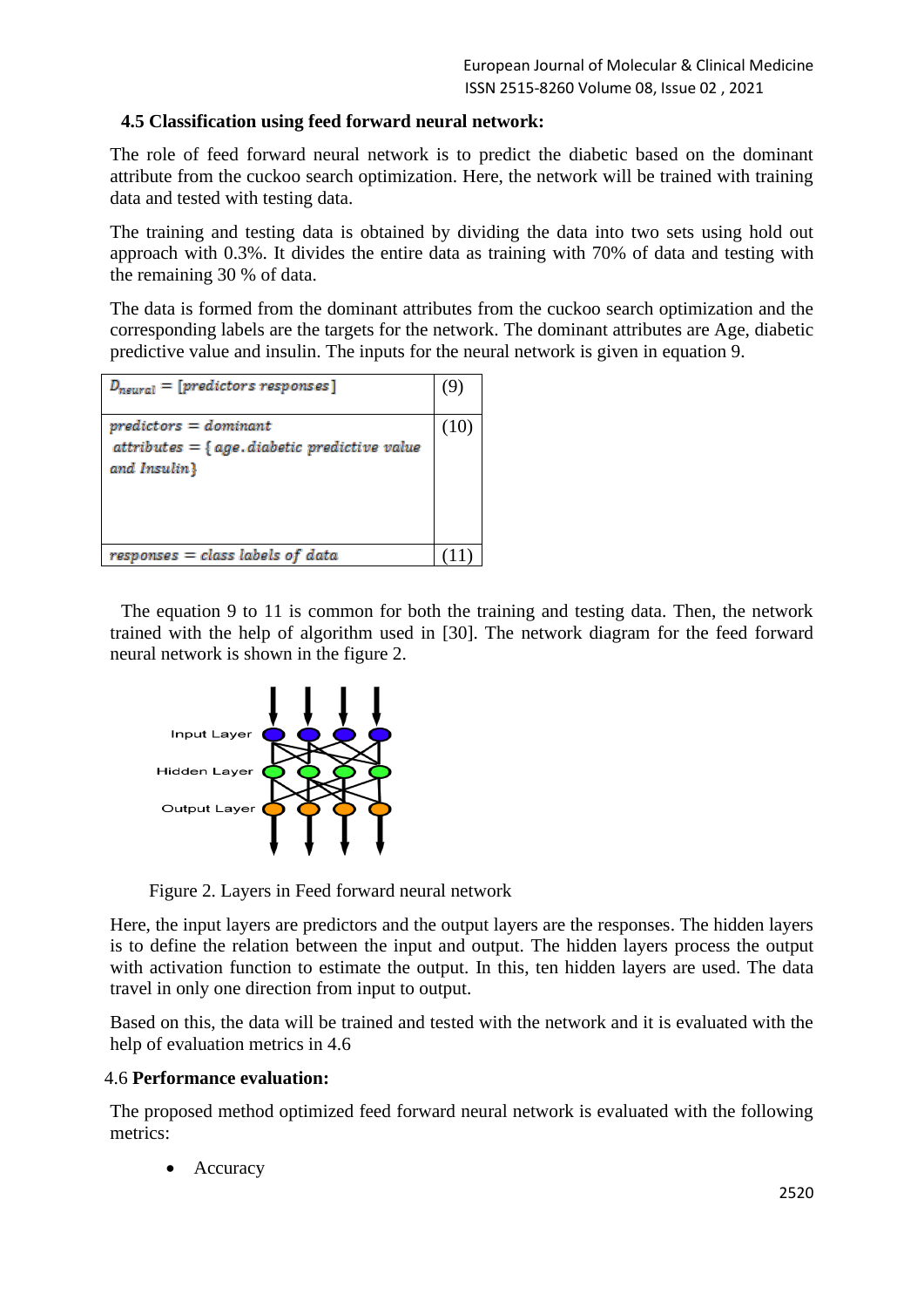- Precision
- Recall
- F-measure
- Matthew correlation coefficient

The above evaluation metrics and its formula for calculating them is given in the table format in table 4.

**Table 4**. Formula for evaluation metrics

| <b>Metric</b> | Formula                             | Eq             |
|---------------|-------------------------------------|----------------|
|               |                                     | n              |
|               |                                     | N <sub>0</sub> |
| Accurac       | no of correctly                     | (12)           |
| y             | identi fied classes                 |                |
|               | total number of                     |                |
|               | instances                           |                |
|               |                                     |                |
| Precisio      | identi fied diabetic                | (13)           |
| n             | class                               |                |
|               | actual diabetic                     |                |
|               | class                               |                |
| Recall        | identified diabetic                 | (14)           |
|               | actual                              |                |
|               | diabetic class + wrongly identified |                |
|               | diabetic class                      |                |
| $F-$          | precision * Recall                  |                |
|               | $2*$<br>$Precision + recall$        |                |
| measure       |                                     | (15)           |
|               |                                     |                |
| Matthew       | $\frac{TP}{-} - S \cdot P$          | (16)           |
| correlati     | $\frac{N}{\sqrt{PS(1-S)(1-P)}}$     |                |
| $\alpha$ n    |                                     |                |
| coefficie     |                                     |                |
| nt            |                                     |                |

The terms used in the Matthew correlation coefficient is given in below equations

| $N = total number of instances$            | (17) |
|--------------------------------------------|------|
| $TP = identified\ diabetic\ class$         | (18) |
| $TN = identified \; non-diabetic \; class$ | (19) |
| $FP =$ wrongly identified diabetic class   | (20) |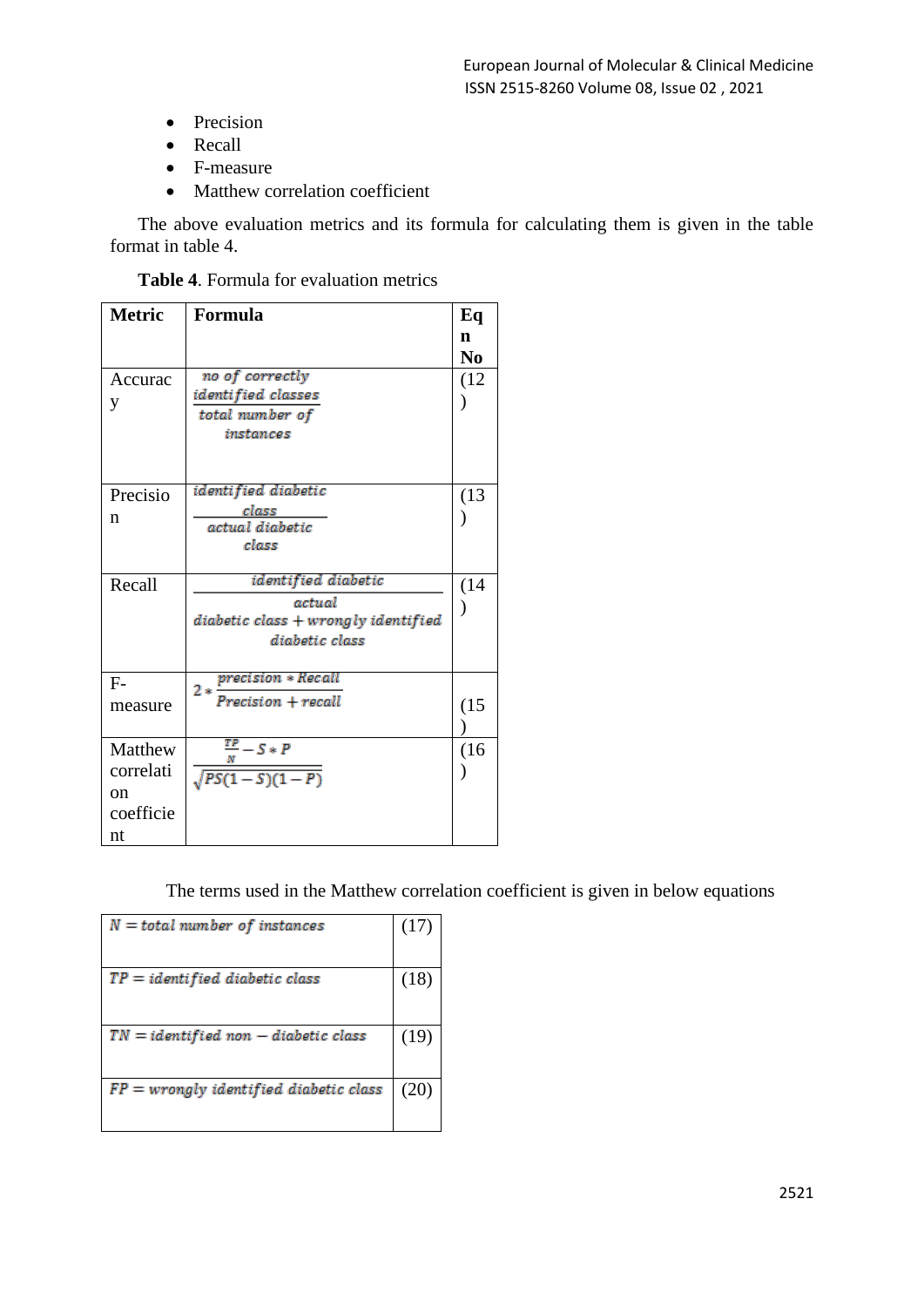| $FN =$ wrongly identified non diabetic | (21) |
|----------------------------------------|------|
| $TP + FN$<br>Ν                         | (22) |
| $TP + FP$<br>Ν                         | (23) |

## **5. Implementation and discussion:**

In this, the proposed method is implemented with the help of MATRIX Laboratory software R2018a version.

The input data for the processing which comprises of eight attributes

| as. | <b>Command Window</b> |                     |         |         |          |         | ىر -<br>$\odot$ |
|-----|-----------------------|---------------------|---------|---------|----------|---------|-----------------|
|     | >> load('pima.mat')   |                     |         |         |          |         |                 |
|     | $\gg$ disp $(X)$      |                     |         |         |          |         |                 |
|     |                       | Columns 1 through 7 |         |         |          |         |                 |
|     |                       |                     |         |         |          |         |                 |
|     | 6.0000                | 148,0000            | 72,0000 | 35,0000 | ٥        | 33.6000 | 0.6270          |
|     | 1,0000                | 85,0000             | 66,0000 | 29,0000 | ٥        | 26,6000 | 0.3510          |
|     | 8,0000                | 183,0000            | 64,0000 | Ō       | ٥        | 23,3000 | 0.6720          |
|     | 1.0000                | 89,0000             | 66,0000 | 23,0000 | 94,0000  | 28,1000 | 0.1670          |
|     | ٥                     | 137.0000            | 40,0000 | 35,0000 | 168,0000 | 43.1000 | 2,2880          |
|     | 5,0000                | 116,0000            | 74,0000 | Ō       | Ō        | 25,6000 | 0.2010          |
|     | 3.0000                | 78,0000             | 50,0000 | 32,0000 | 88,0000  | 31.0000 | 0.2480          |
|     | 10.0000               | 115,0000            | ٥       | Ō       | ٥        | 35,3000 | 0.1340          |
|     | 2,0000                | 197,0000            | 70,0000 | 45,0000 | 543,0000 | 30,5000 | 0.1580          |
|     | 8,0000                | 125,0000            | 96,0000 | Ō       | Ō        | 0       | 0.2320          |
|     | 4.0000                | 110,0000            | 92,0000 | Ō       | ٥        | 37.6000 | 0.1910          |
|     | 10,0000               | 168,0000            | 74,0000 | ٥       | ٥        | 38,0000 | 0.5370          |
|     | 10,0000               | 139,0000            | 80,0000 | Ō       | Ō        | 27,1000 | 1,4410          |
|     | 1.0000                | 189,0000            | 60.0000 | 23,0000 | 846,0000 | 30.1000 | 0.3980          |
|     | 5.0000                | 166,0000            | 72,0000 | 19,0000 | 175,0000 | 25.8000 | 0.5870          |
|     | 7,0000                | 100,0000            | 0       | 0       | Ō        | 30,0000 | 0.4840          |
|     | 0                     | 118,0000            | 84,0000 | 47.0000 | 230,0000 | 45.8000 | 0.5510          |
|     | 7.0000                | 107,0000            | 74,0000 | ٥       | ٥        | 29,6000 | 0.2540          |
|     | 1,0000                | 103,0000            | 30,0000 | 38,0000 | 83,0000  | 43.3000 | 0.1830          |
| Þ,  | 1.0000                | 115,0000            | 70,0000 | 30.0000 | 96,0000  | 34.6000 | 0.5290          |
|     |                       |                     |         |         |          |         |                 |

Figure 3. First seven columns of dataset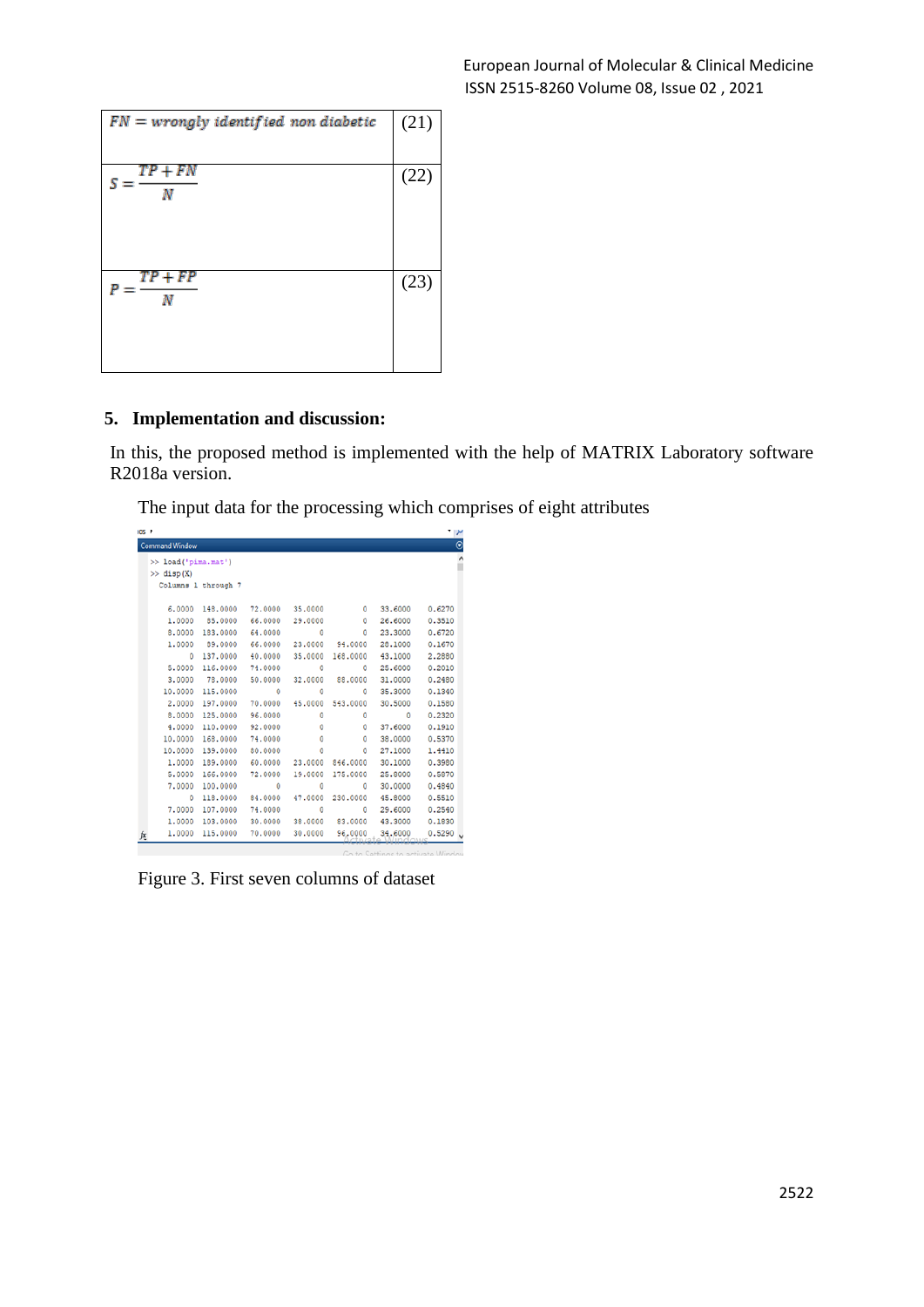| <b>Command Window</b> |  |
|-----------------------|--|
| Column <sub>8</sub>   |  |
|                       |  |
| 50,0000               |  |
| 31,0000               |  |
| 32,0000               |  |
| 21,0000               |  |
| 33,0000               |  |
| 30,0000               |  |
| 26,0000               |  |
| 29,0000               |  |
| 53,0000               |  |
| 54,0000               |  |
| 30,0000               |  |
| 34,0000               |  |
| 57,0000               |  |
| 59,0000               |  |
| 51,0000               |  |
| 32,0000               |  |
| 31,0000               |  |
| 31,0000               |  |
| 33,0000               |  |
| 32,0000               |  |
| 27,0000               |  |
| 50,0000<br>fx         |  |
| 41 0000               |  |

Figure 4. Eight attribute of dataset

The corresponding labels namely diabetic as 1 and non-diabetic as 0 for the above inputs is shown in figure 5.

and Window  $\gg$  disp(y)  $\overline{1}$  $\Omega$  $\,1\,$  $\ddot{\mathbf{0}}$  $\overline{1}$  $\circ$  $\overline{1}$  $\mathbf{1}$  $\mathbf{1}$  $\overline{\mathbf{0}}$  $\mathbf{1}$  $\circ$  $\overline{\mathbf{0}}$  $\mathbf 1$ 

Figure 5. Classes for the dataset

In this, there is no missing records, but it has zero values in it. But, it is taken as the original dataset and then processed with K-means clustering for the outlier removal it is shown in the below figure 6.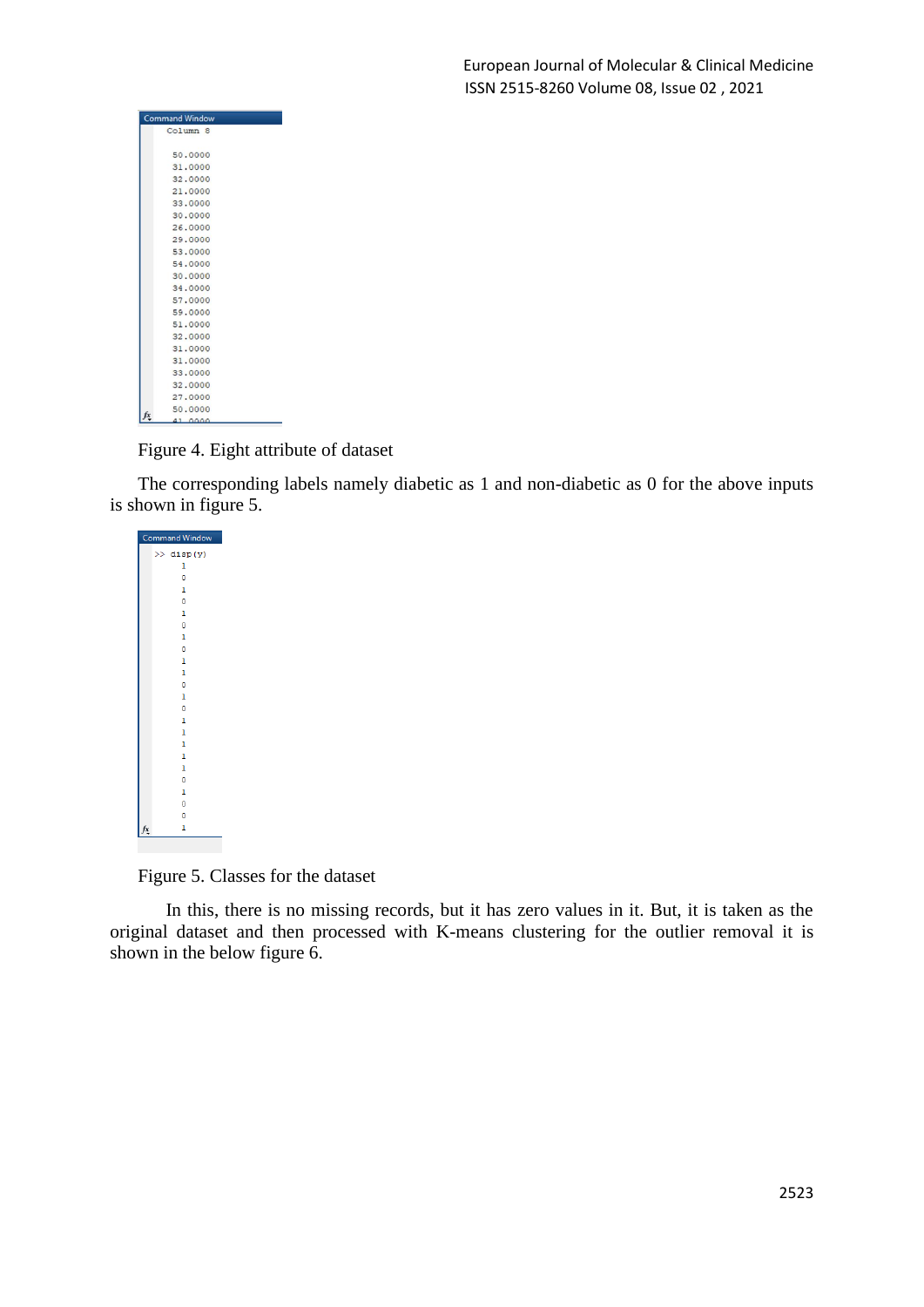

Figure 6. Outlier removal using K-means

Figure 6 shows that the values in the negative direction is the outlier data and it is removed from the dataset based on its centre values and the clean dataset is processed for the attribute selection process.

After the outlier removal process, the attributes of the records and its classes are passed to the optimization process to select the dominant attribute for the classification based on the fitness function. The corresponding convergence curve for the Cuckoo search optimization to reach maximization of fitness function is shown in the figure 7.



Figure 7. Convergence Curve for CSO

In the above figure 7, the curve is in decreasing manner. It is due to the minimization process is used in the optimization process. From the optimization, the three dominant attributes age, diabetic predictive and insulin level were used for the classification. Among these three, the two attributes has non-zero elements in it.

Then, the three attributes from the Cuckoo search optimization is used for the classification process using feed forward neural network. The training of the network is shown in figure 8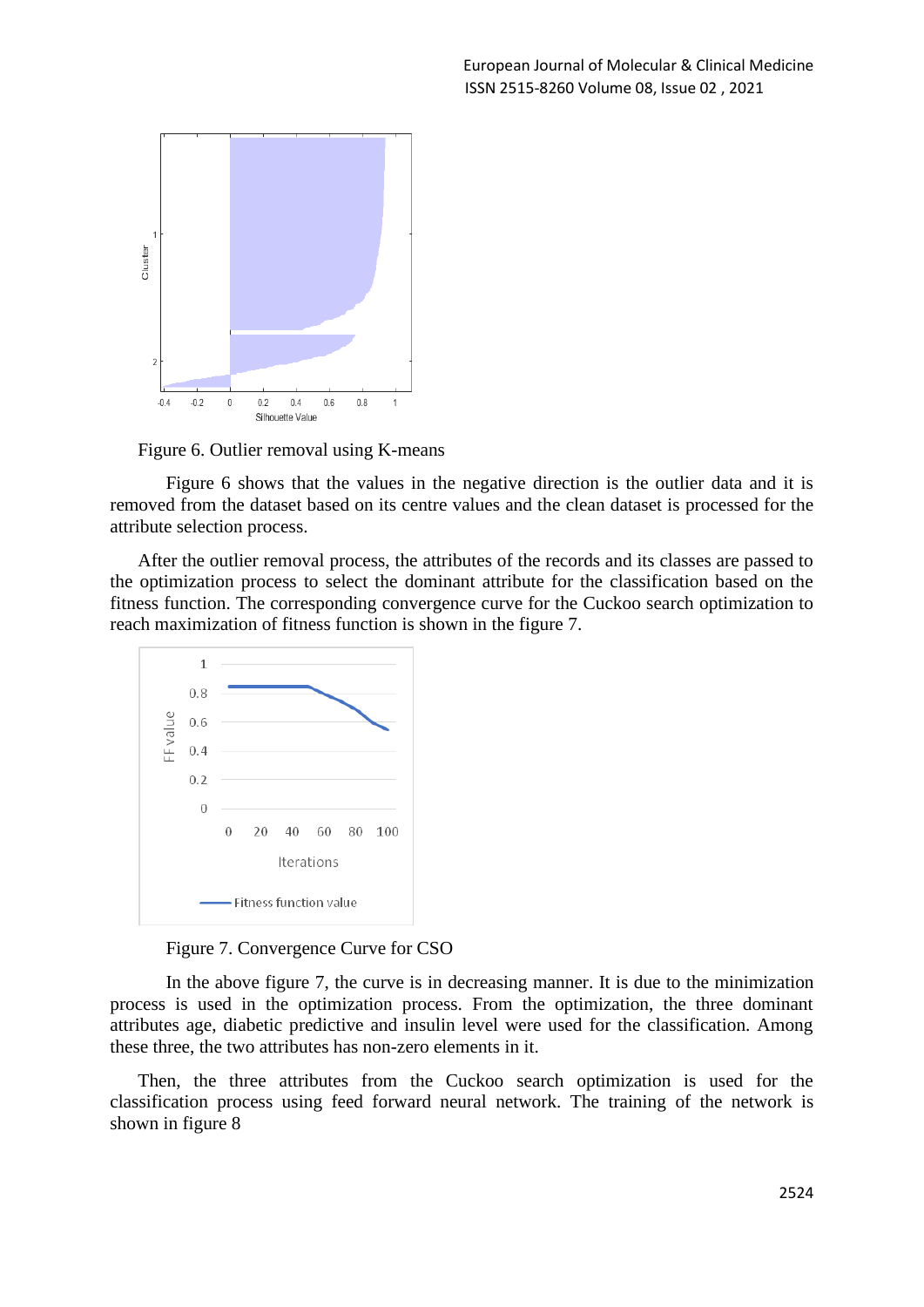|                        |                                                        |        |              | $\circledast$ |
|------------------------|--------------------------------------------------------|--------|--------------|---------------|
|                        |                                                        | $\Box$ | $\times$     |               |
| Hidden<br>W<br>b<br>10 | Output<br>W<br>ь<br>1                                  |        | $\mathbf{1}$ |               |
|                        |                                                        |        |              |               |
|                        |                                                        |        |              |               |
|                        | >> main_diabetic<br>Feed-Forward Neural Network (view) |        |              | Output        |

Figure 8. Training process of FFNN

From the figure 8, it is observed that the classifier uses only three attributes for the classification process. Based on the above training, the network is able to classify the tested dataset effectively and it is evaluated with the help of evaluation metrics and its comparison with the existing technique is shown in the below table 5.

| <b>Table 5. Performance comparison of CSO-FFNN versus K-means-LR</b> |  |  |
|----------------------------------------------------------------------|--|--|
|----------------------------------------------------------------------|--|--|

| Method/       | <b>Proposed</b> | <b>Existing</b> |
|---------------|-----------------|-----------------|
| <b>Metric</b> | CSO-            | K-means-        |
|               | <b>FFNN</b>     | LR              |
| Accuracy      | 92.3            | 90.7            |
| Precision     | 93.4            | 91.6            |
| Recall        | 97.2            | 96.4            |
| F-measure     | 97.1            | 95.4            |
| Matthew       | 79.8            | 75.2            |
| correlation   |                 |                 |

The diagrammatic comparison of the proposed and existing technique is shown in figure 9 using table 5 values.



Figure 9. Comparison of results

Table 5 and figure 9 shows that the proposed method is able to achieve higher accuracy with minimal attributes as compared to the existing system. Hence, the proposed system is better as compared to existing in terms of performance as well as computing time.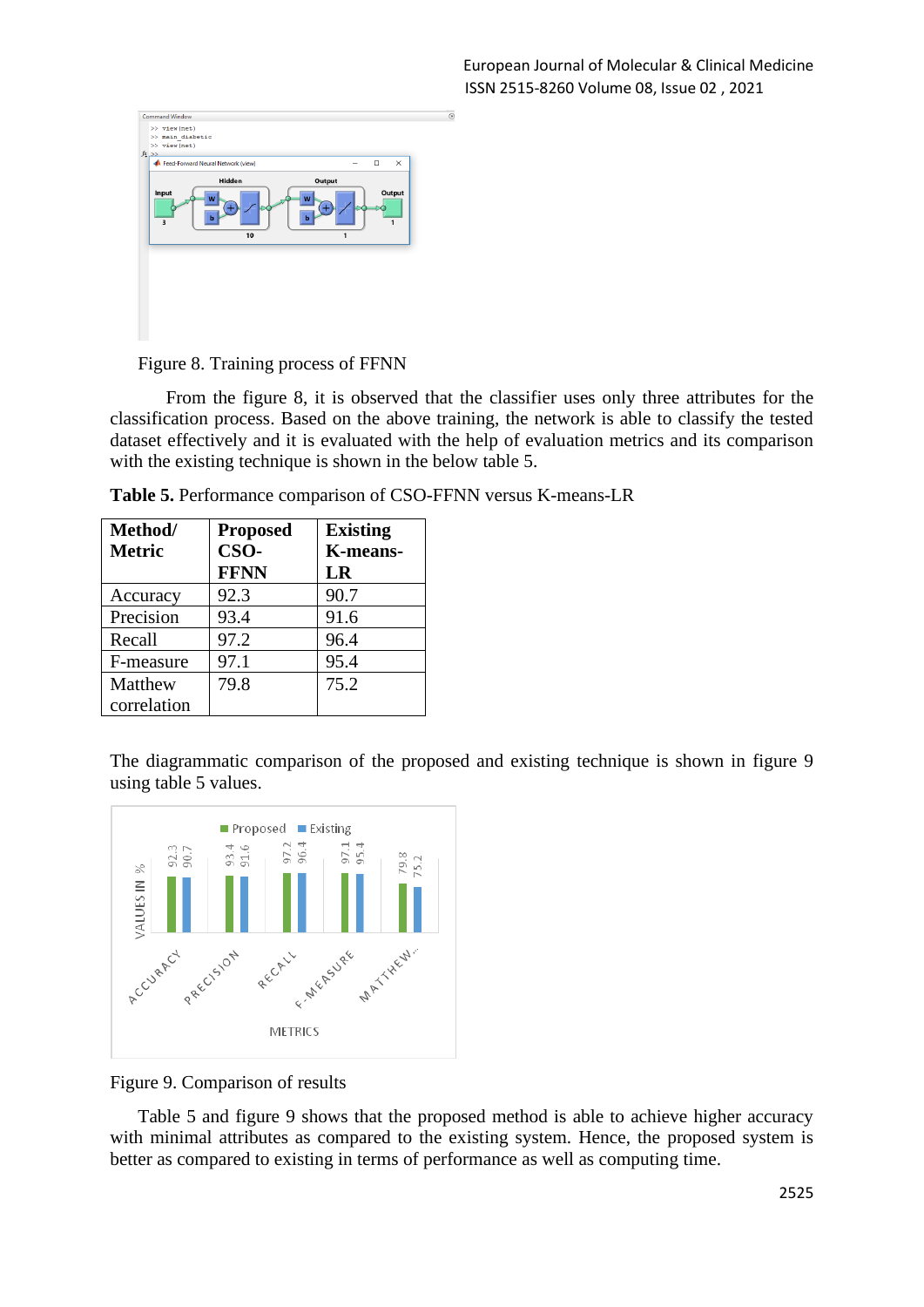## **6. Conclusion:**

Diabetes can be turn into life threaten diseases, if it is not treated at an early stage. Especially, in the women, the chances of diabetes is higher as compared to men due to the hormonal changes during pregnancies. Due to this, they suffer a long term diabetes as well as other diseases due to their tensions and regular life chores. This can be prevented if the diagnosis is determined at an early stage. Mostly, the trained doctors are required to confirm the diabetes. It requires manual work and complete knowledge in it. This problem is avoided by several research works using machine learning algorithm for the classification. Those algorithms process effectively for smaller dataset with smaller number of attributes. Hence, to overcome this shortcomings, in this an optimization based classifier is proposed to process on larger datasets like BIG DATA. The proposed optimization helps to select an optimal attribute which is enough to predict diabetic or non-diabetic using feed forward neural network classifier. This approach outperforms all other existing technique with F-measure of 96.7%. Another advantage of the proposed approach is it able to convert into Chabot model for diabetic prediction.

#### **7. Future work:**

In future, the proposed method can be improved by using different optimization and classifier to reduce the training time further and improve the performance.

#### **8. References:**

- 1. Cichosz, S. L., Johansen, M. D., &Hejlesen, O. (2016). Toward big data analytics: review of predictive models in management of diabetes and its complications. Journal of diabetes science and technology, 10(1), 27-34.
- 2. Rallapalli, S., &Suryakanthi, T. (2016, November). Predicting the risk of diabetes in big data electronic health Records by using scalable random forest classification algorithm. In 2016 International Conference on Advances in Computing and Communication Engineering (ICACCE) (pp. 281-284). IEEE.
- 3. Muni Kumar, N. (2016). Survey on map reduce based apriori algorithms in medical field for the prediction of diabetes mellitus. RESEARCH JOURNAL OF FISHERIES AND HYDROBIOLOGY, 11(4), 13-18.
- 4. Shetty, S. P., & Joshi, S. (2016). A tool for diabetes prediction and monitoring using data mining technique. International Journal of Information Technology and Computer Science (IJITCS), 8(11), 26-32.
- 5. Mishra, S., Chaudhury, P., Mishra, B. K., &Tripathy, H. K. (2016, March). An implementation of Feature ranking using Machine learning techniques for Diabetes disease prediction. In Proceedings of the Second International Conference on Information and Communication Technology for Competitive Strategies (pp. 1-3).
- 6. Joshi, R., &Alehegn, M. (2017). Analysis and prediction of diabetes diseases using machine learning algorithm: Ensemble approach. International Research Journal of Engineering and Technology, 4(10), 426-435.
- 7. Komi, M., Li, J., Zhai, Y., & Zhang, X. (2017, June). Application of data mining methods in diabetes prediction. In 2017 2nd International Conference on Image, Vision and Computing (ICIVC) (pp. 1006-1010). IEEE.
- 8. Kumar, P. S., &Pranavi, S. (2017, December). Performance analysis of machine learning algorithms on diabetes dataset using big data analytics. In 2017 International Conference on Infocom Technologies and Unmanned Systems (Trends and Future Directions)(ICTUS) (pp. 508-513). IEEE.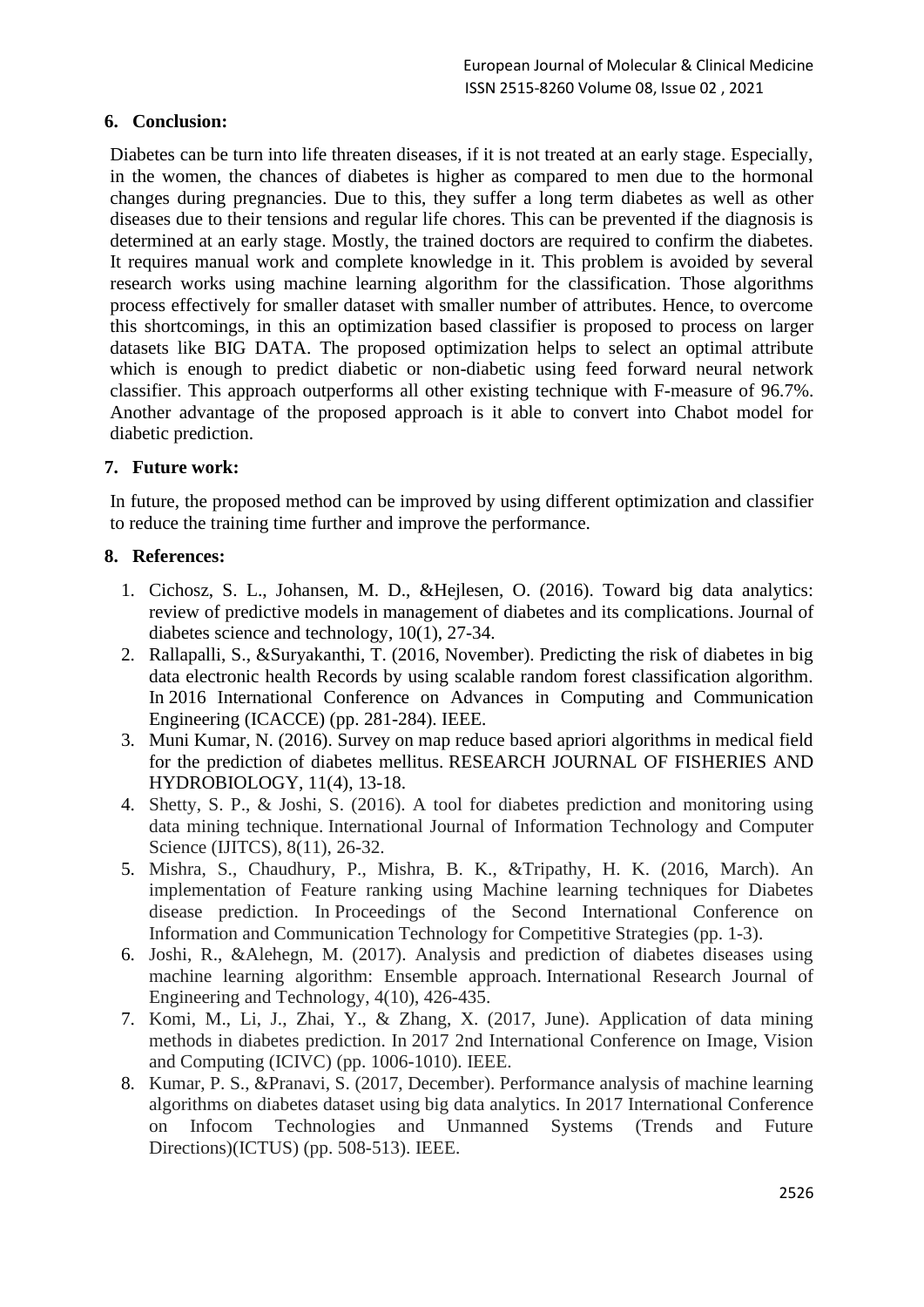- 9. Jayanthi, N., Babu, B. V., & Rao, N. S. (2017). Survey on clinical prediction models for diabetes prediction. Journal of Big Data, 4(1), 26.
- 10. Chen, W., Chen, S., Zhang, H., & Wu, T. (2017, November). A hybrid prediction model for type 2 diabetes using K-means and decision tree. In 2017 8th IEEE International Conference on Software Engineering and Service Science (ICSESS) (pp. 386-390). IEEE.
- 11. Sisodia, D., &Sisodia, D. S. (2018). Prediction of diabetes using classification algorithms. Procedia computer science, 132, 1578-1585.
- 12. Sarwar, M. A., Kamal, N., Hamid, W., & Shah, M. A. (2018, September). Prediction of diabetes using machine learning algorithms in healthcare. In 2018 24th International Conference on Automation and Computing (ICAC) (pp. 1-6). IEEE.
- 13. Mir, A., &Dhage, S. N. (2018, August). Diabetes disease prediction using machine learning on big data of healthcare. In 2018 Fourth International Conference on Computing Communication Control and Automation (ICCUBEA) (pp. 1-6). IEEE.
- 14. Liu, B., Li, Y., Sun, Z., Ghosh, S., & Ng, K. (2018, February). Early Prediction of Diabetes Complications from Electronic Health Records: A Multi-Task Survival Analysis Approach. In AAAI (pp. 101-108).
- 15. Chen, M., Yang, J., Zhou, J., Hao, Y., Zhang, J., &Youn, C. H. (2018). 5G-smart diabetes: Toward personalized diabetes diagnosis with healthcare big data clouds. IEEE Communications Magazine, 56(4), 16-23.
- 16. Saru, S., &Subashree, S. (2019). Analysis and prediction of diabetes using machine learning. International Journal of Emerging Technology and Innovative Engineering, 5(4).
- 17. Parast, L., Mathews, M., & Friedberg, M. W. (2019). Dynamic risk prediction for diabetes using biomarker change measurements. BMC medical research methodology, 19(1), 175.
- 18. Bai, B. M., Nalini, B. M., &Majumdar, J. (2019). Analysis and detection of diabetes using data mining techniques—a big data application in health care. In Emerging Research in Computing, Information, Communication and Applications (pp. 443-455). Springer, Singapore.
- 19. Makino, M., Yoshimoto, R., Ono, M., Itoko, T., Katsuki, T., Koseki, A., ...&Saitoh, E. (2019). Artificial intelligence predicts the progression of diabetic kidney disease using big data machine learning. Scientific reports, 9(1), 1-9.
- 20. Fiarni, C., Sipayung, E. M., &Maemunah, S. (2019). Analysis and prediction of diabetes complication disease using data mining algorithm. Procedia Computer Science, 161, 449-457.
- 21. Mosquera-Lopez, C., Dodier, R., Tyler, N. S., Wilson, L. M., El Youssef, J., Castle, J. R., & Jacobs, P. G. (2020). Predicting and preventing nocturnal hypoglycemia in type 1 diabetes using big data analytics and decision theoretic analysis. Diabetes Technology & Therapeutics.
- 22. Maniruzzaman, M., Rahman, M. J., Ahammed, B., & Abedin, M. M. (2020). Classification and prediction of diabetes disease using machine learning paradigm. Health Information Science and Systems, 8(1), 7.
- 23. Subramaniyan, S., Regan, R., Perumal, T., & Venkatachalam, K. (2020). Semi-Supervised Machine Learning Algorithm for Predicting Diabetes Using Big Data Analytics. In Business Intelligence for Enterprise Internet of Things (pp. 139-149). Springer, Cham.
- 24. Prasad, K. S., Reddy, N. C. S., &Puneeth, B. N. (2020). A Framework for Diagnosing Kidney Disease in Diabetes Patients Using Classification Algorithms. SN Computer Science, 1(2), 1-6.